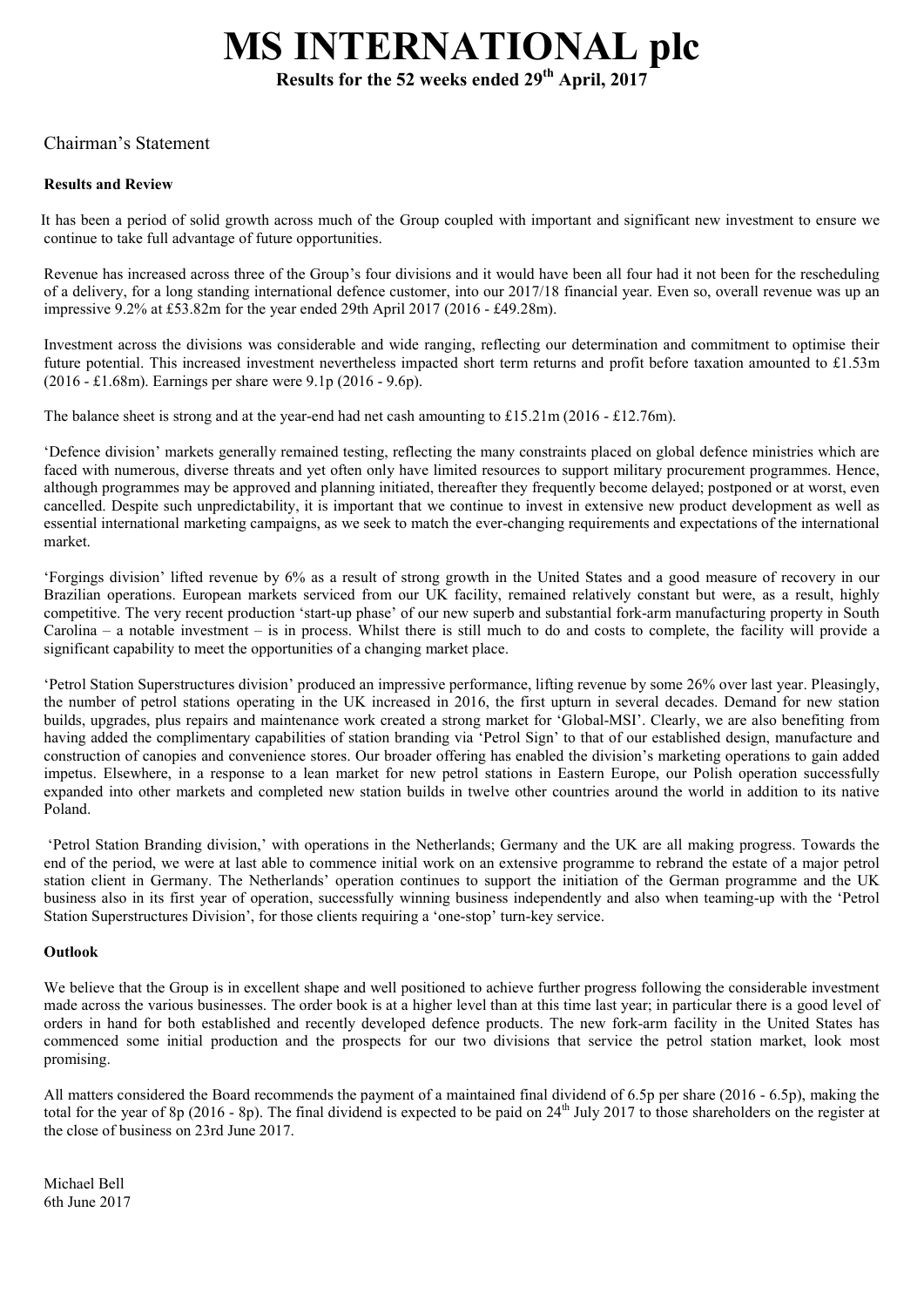For any further information please contact:

MS INTERNATIONAL plc Michael Bell

Shore Capital Nomad and Broker Bidhi Bhoma/Patrick Castle Tel: 01 302 322133

Tel: (0) 20 7408 4090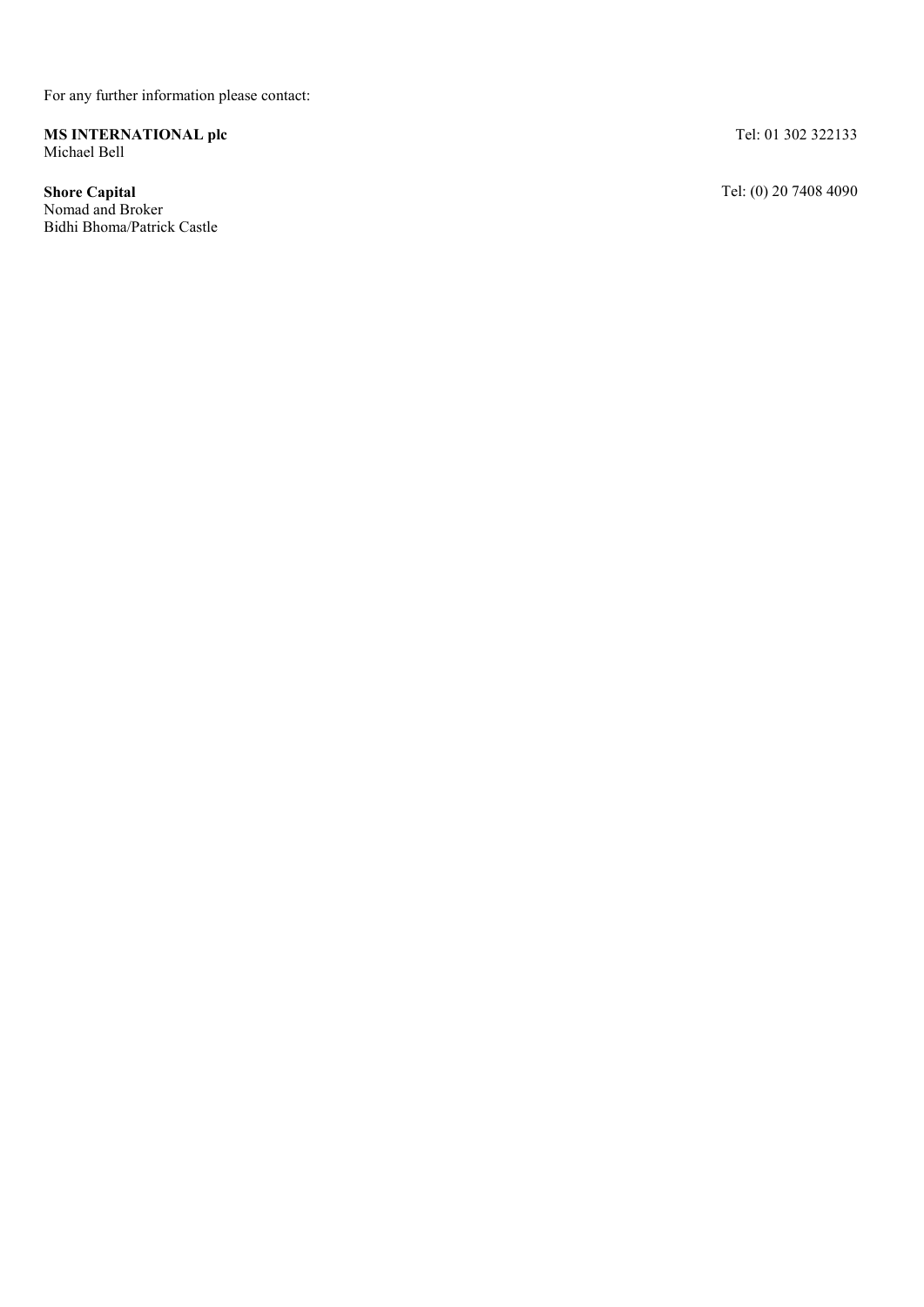# Consolidated income statement

| For the 52 weeks ended 29th April, 2017                            |                  |              |
|--------------------------------------------------------------------|------------------|--------------|
|                                                                    | 2017             | 2016         |
| Continuing operations                                              | <b>Total</b>     | Total        |
|                                                                    | £000             | $\pounds000$ |
| Revenue                                                            | 53,823           | 49,282       |
| Cost of sales                                                      | (38, 875)        | (36, 413)    |
| Gross profit                                                       | 14,948           | 12,869       |
| Distribution costs                                                 | (3,654)          | (3,104)      |
| Administrative expenses                                            | (9,523)          | (7,909)      |
|                                                                    | (13, 177)        | (11, 013)    |
| Group operating profit                                             | 1,771            | 1,856        |
| Finance revenue                                                    | 33               | 47           |
| Finance costs                                                      | (31)             | (5)          |
| Other finance costs - pensions                                     | (247)            | (216)        |
|                                                                    | (245)            | (174)        |
| Profit before taxation                                             | 1,526            | 1,682        |
| Taxation                                                           | (28)             | (98)         |
| Profit for the period attributable to equity holders of the parent | 1,498            | 1,584        |
| Earnings per share: basic and diluted                              | 9.1 <sub>p</sub> | 9.6p         |

# Consolidated and company statement of comprehensive income

For the 52 weeks ended 29th April, 2017

|                                                                                                         | Group        |       | Company      |       |  |
|---------------------------------------------------------------------------------------------------------|--------------|-------|--------------|-------|--|
|                                                                                                         | 2017         | 2016  | 2017         | 2016  |  |
|                                                                                                         | <b>Total</b> | Total | <b>Total</b> | Total |  |
|                                                                                                         | £000         | £000  | £000         | £000  |  |
| Profit for the period attributable to equity holders of the parent                                      | 1,498        | 1,584 | 2,702        | 1,926 |  |
| Exchange differences on retranslation of foreign operations                                             | 757          | 228   |              |       |  |
| Net other comprehensive profit to be reclassified to profit or loss in<br>subsequent periods            | 757          | 228   |              |       |  |
| Remeasurement gains/(losses) on defined benefit pension scheme                                          | 95           | (826) | 95           | (826) |  |
| Deferred taxation on remeasurement on defined benefit scheme                                            | (16)         | 165   | (16)         | 165   |  |
| Change in taxation rates                                                                                | (75)         | (153) | (75)         | (153) |  |
| Net other comprehensive income/(loss) not being reclassified to<br>profit or loss in subsequent periods | 4            | (814) | 4            | (814) |  |
|                                                                                                         |              |       |              |       |  |
| Total comprehensive income for the period attributable to equity<br>holders of the parent               | 2,259        | 998   | 2,706        | 1,112 |  |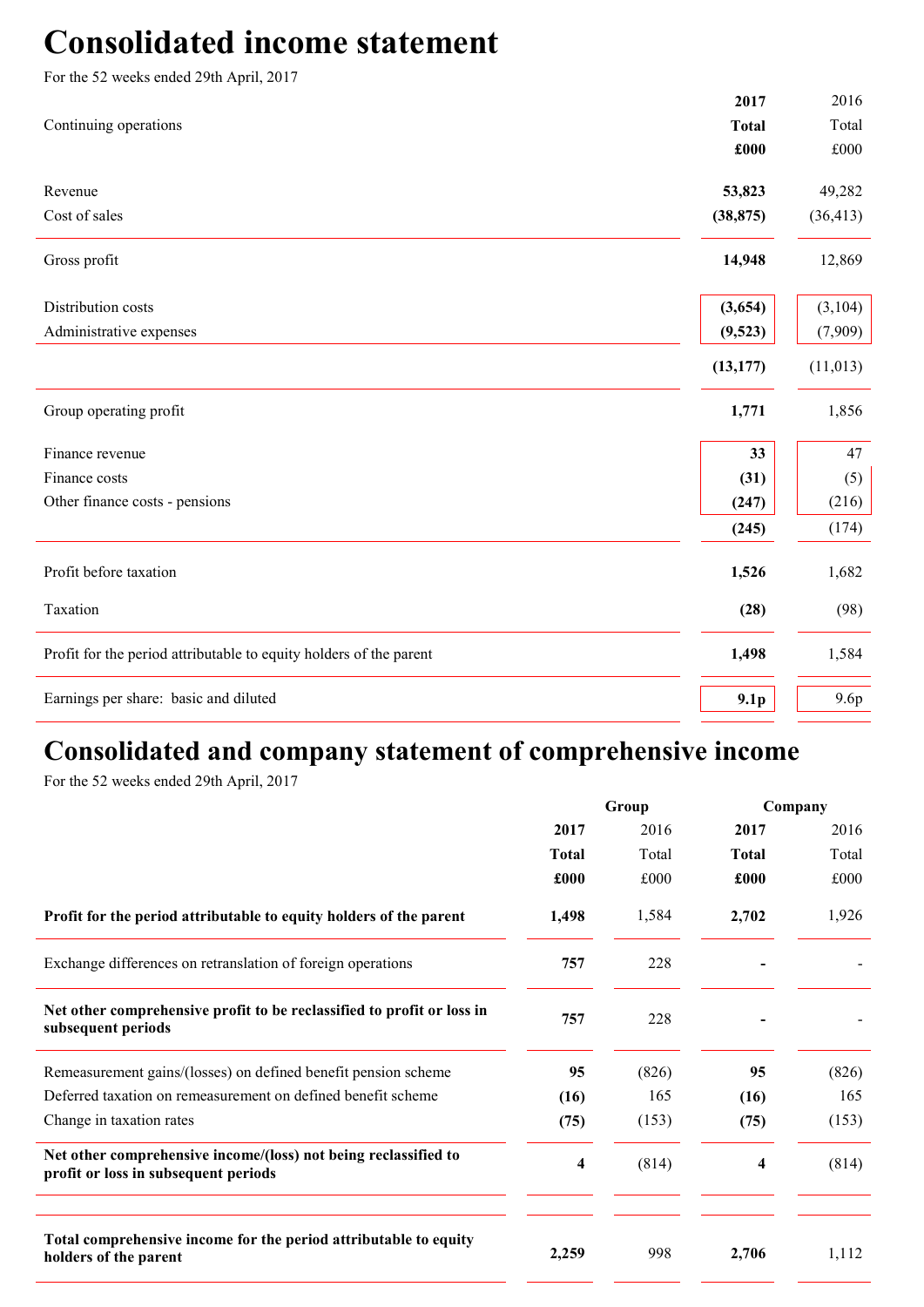# Consolidated and company statement of changes in equity

For the 52 weeks ended 29th April, 2017

|                                          | Issued<br>capital | Capital<br>redemption<br>reserve | Other<br>reserves | Revaluation<br>reserve   | Special<br>reserve | Foreign<br>exchange<br>reserve | Treasury<br>shares           | Retained<br>earnings | <b>Total</b>            |
|------------------------------------------|-------------------|----------------------------------|-------------------|--------------------------|--------------------|--------------------------------|------------------------------|----------------------|-------------------------|
|                                          | $\pounds 000$     | $\pounds 000$                    | $\pounds 000$     | $\pounds 000$            | $\pounds 000$      | £'000                          | $\pounds 000$                | $\pounds 000$        | $\pounds$ '000          |
| (a) Group                                |                   |                                  |                   |                          |                    |                                |                              |                      |                         |
| At 2nd May, 2015                         | 1,840             | 901                              | 2,815             | 4,146                    | 1,629              | (289)                          | (3,059)                      | 20,316               | 28,299                  |
| Profit for the period                    |                   |                                  |                   |                          |                    |                                | $\qquad \qquad \blacksquare$ | 1,584                | 1,584                   |
| Other comprehensive<br>income/(loss)     |                   |                                  |                   |                          |                    | 228                            | $\overline{\phantom{0}}$     | (814)                | (586)                   |
| Total comprehensive<br>income            |                   |                                  |                   |                          |                    | 228                            | $\overline{a}$               | 770                  | 998                     |
| Dividends paid                           |                   |                                  |                   |                          |                    |                                |                              | (1,320)              | (1,320)                 |
| Change in taxation rates                 |                   |                                  |                   | 83                       |                    |                                |                              |                      | 83                      |
| Depreciation of buildings<br>revaluation |                   |                                  |                   | (7)                      |                    |                                |                              | 7                    |                         |
| At 30th April, 2016                      | 1,840             | 901                              | 2,815             | 4,222                    | 1,629              | (61)                           | (3,059)                      | 19,773               | 28,060                  |
| Profit for the period                    |                   | $\blacksquare$                   | L.                | $\blacksquare$           | $\overline{a}$     | $\overline{a}$                 | $\overline{a}$               | 1,498                | 1,498                   |
| Other comprehensive<br>income            |                   |                                  |                   |                          |                    | 757                            |                              | 4                    | 761                     |
| Total comprehensive<br>income            |                   |                                  |                   |                          |                    | 757                            | $\blacksquare$               | 1,502                | 2,259                   |
| Dividends paid                           |                   |                                  |                   |                          |                    |                                |                              | (1,320)              | (1,320)                 |
| Change in taxation rates                 |                   |                                  |                   | 42                       |                    |                                |                              |                      | 42                      |
| Depreciation of buildings<br>revaluation |                   |                                  |                   | (7)                      |                    |                                |                              | $\boldsymbol{7}$     |                         |
| At 29th April, 2017                      | 1,840             | 901                              | 2,815             | 4,257                    | 1,629              | 696                            | (3,059)                      | 19,962               | 29,041                  |
| (b) Company                              |                   |                                  |                   |                          |                    |                                |                              |                      |                         |
| At 2nd May, 2015                         | 1,840             | 901                              | 1,565             | 4,240                    | 1,629              |                                | (3,059)                      | 17,554               | 24,670                  |
| Profit for the period                    |                   |                                  |                   | $\overline{a}$           |                    |                                | $\qquad \qquad \blacksquare$ | 1,926                | 1,926                   |
| Other comprehensive loss                 |                   |                                  |                   | $\overline{\phantom{a}}$ | $\overline{a}$     |                                | $\blacksquare$               | (814)                | (814)                   |
| Total comprehensive<br>income            |                   |                                  |                   |                          |                    |                                | $\overline{\phantom{a}}$     | 1,112                | 1,112                   |
| Dividends paid                           |                   |                                  |                   |                          |                    |                                |                              | (1,320)              | (1,320)                 |
| Change in taxation rates                 |                   |                                  |                   | 83                       |                    |                                |                              |                      | 83                      |
| Depreciation of buildings<br>revaluation |                   |                                  |                   | (7)                      |                    |                                |                              | 7                    |                         |
| At 30th April, 2016                      | 1,840             | 901                              | 1,565             | 4,316                    | 1,629              | $\overline{a}$                 | (3,059)                      | 17,353               | 24,545                  |
| Profit for the period                    |                   | $\overline{a}$                   | $\blacksquare$    | $\blacksquare$           |                    | $\overline{a}$                 | $\frac{1}{2}$                | 2,702                | 2,702                   |
| Other comprehensive loss                 |                   |                                  |                   |                          |                    |                                |                              | 4                    | $\overline{\mathbf{4}}$ |
| Total comprehensive<br>income            |                   |                                  |                   |                          |                    |                                | $\blacksquare$               | 2,706                | 2,706                   |
| Dividends paid                           |                   |                                  |                   |                          |                    |                                | $\overline{\phantom{a}}$     | (1,320)              | (1,320)                 |
| Change in taxation rates                 |                   |                                  |                   | 41                       |                    |                                |                              |                      | 41                      |
| Depreciation of buildings<br>revaluation |                   |                                  |                   | (6)                      |                    |                                |                              | 6                    |                         |
| At 29th April, 2017                      | 1,840             | 901                              | 1,565             | 4,351                    | 1,629              |                                | (3,059)                      | 18,745               | 25,972                  |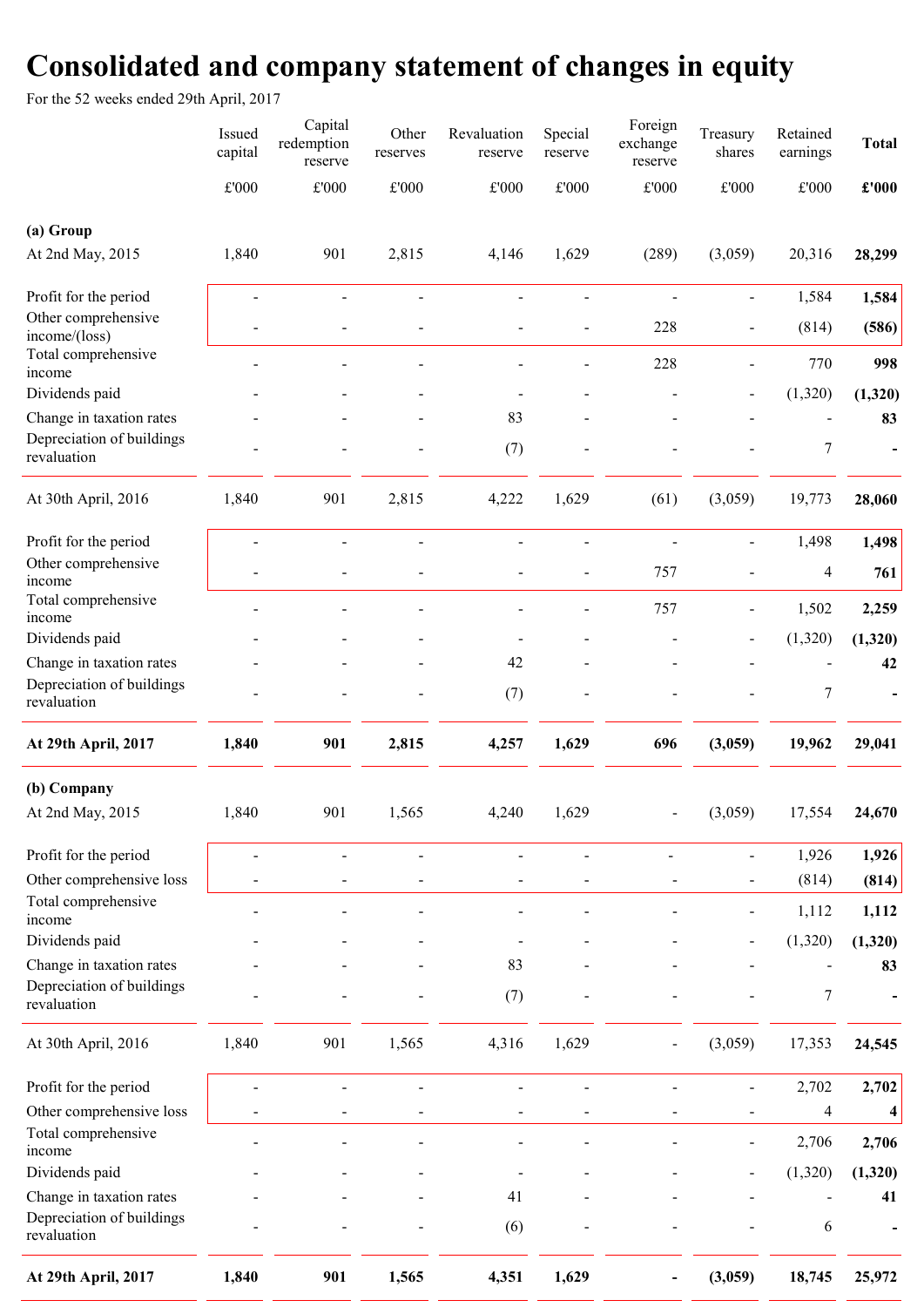# Consolidated and company statements of financial position

At 29th April, 2017

|                                                                     |                | Group   |              | Company      |
|---------------------------------------------------------------------|----------------|---------|--------------|--------------|
|                                                                     | 2017           | 2016    | 2017         | 2016         |
|                                                                     | £'000          | £'000   | £'000        | £'000        |
| <b>ASSETS</b>                                                       |                |         |              |              |
| <b>Non-current assets</b><br>Property, plant and equipment          | 19,099         | 15,955  | 12,653       | 12,869       |
| Intangible assets                                                   | 5,301          | 5,671   |              |              |
| Investments in subsidiaries                                         |                |         | 14,339       | 14,170       |
| Deferred income tax asset                                           | 1,272          | 1,376   | 1,272        | 1,376        |
|                                                                     |                |         |              |              |
|                                                                     | 25,672         | 23,002  | 28,264       | 28,419       |
| <b>Current assets</b>                                               |                |         |              |              |
| Inventories                                                         | 10,145         | 7,043   | 7,989        | 5,808        |
| Trade and other receivables                                         | 11,393         | 8,996   | 14,566       | 9,655        |
| Income tax receivable                                               | 199            | 118     |              |              |
| Prepayments                                                         | 943            | 784     | 824          | 682          |
| Cash and cash equivalents                                           | 15,210         | 12,758  | 13,526       | 11,017       |
|                                                                     | 37,890         | 29,699  | 36,905       | 27,162       |
|                                                                     |                |         |              |              |
| <b>TOTAL ASSETS</b>                                                 | 63,562         | 52,701  | 65,169       | 55,581       |
| <b>EQUITY AND LIABILITIES</b><br><b>Equity</b>                      |                |         |              |              |
| Equity share capital                                                | 1,840          | 1,840   | 1,840        | 1,840        |
| Capital redemption reserve                                          | 901            | 901     | 901          | 901          |
| Other reserve                                                       | 2,815          | 2,815   | 1,565        | 1,565        |
| Revaluation reserve                                                 | 4,257          | 4,222   | 4,351        | 4,316        |
| Special reserve                                                     | 1,629          | 1,629   | 1,629        | 1,629        |
| Currency translation reserve                                        | 696            | (61)    |              |              |
| Treasury shares                                                     | (3,059)        | (3,059) | (3,059)      | (3,059)      |
| Profit for the period                                               | 1,498          | 1,584   | 2,572        | 1,755        |
| Retained earnings                                                   | 18,464         | 18,189  | 16,174       | 15,598       |
| TOTAL EQUITY SHAREHOLDERS' FUNDS                                    | 29,041         | 28,060  | 25,973       | 24,545       |
| <b>Non-current liabilities</b><br>Defined benefit pension liability |                | 7,644   |              |              |
| Deferred income tax liability                                       | 7,485<br>1,449 | 1,590   | 7,485<br>911 | 7,644<br>987 |
|                                                                     |                |         |              |              |
|                                                                     | 8,934          | 9,234   | 8,396        | 8,631        |
| <b>Current liabilities</b>                                          |                |         |              |              |
| Trade and other payables                                            | 25,464         | 15,253  | 30,607       | 22,270       |
| Income tax payable                                                  | 123            | 154     | 193          | 135          |
|                                                                     | 25,587         | 15,407  | 30,800       | 22,405       |
| <b>TOTAL EQUITY AND LIABILITIES</b>                                 | 63,562         | 52,701  | 65,169       | 55,581       |
|                                                                     |                |         |              |              |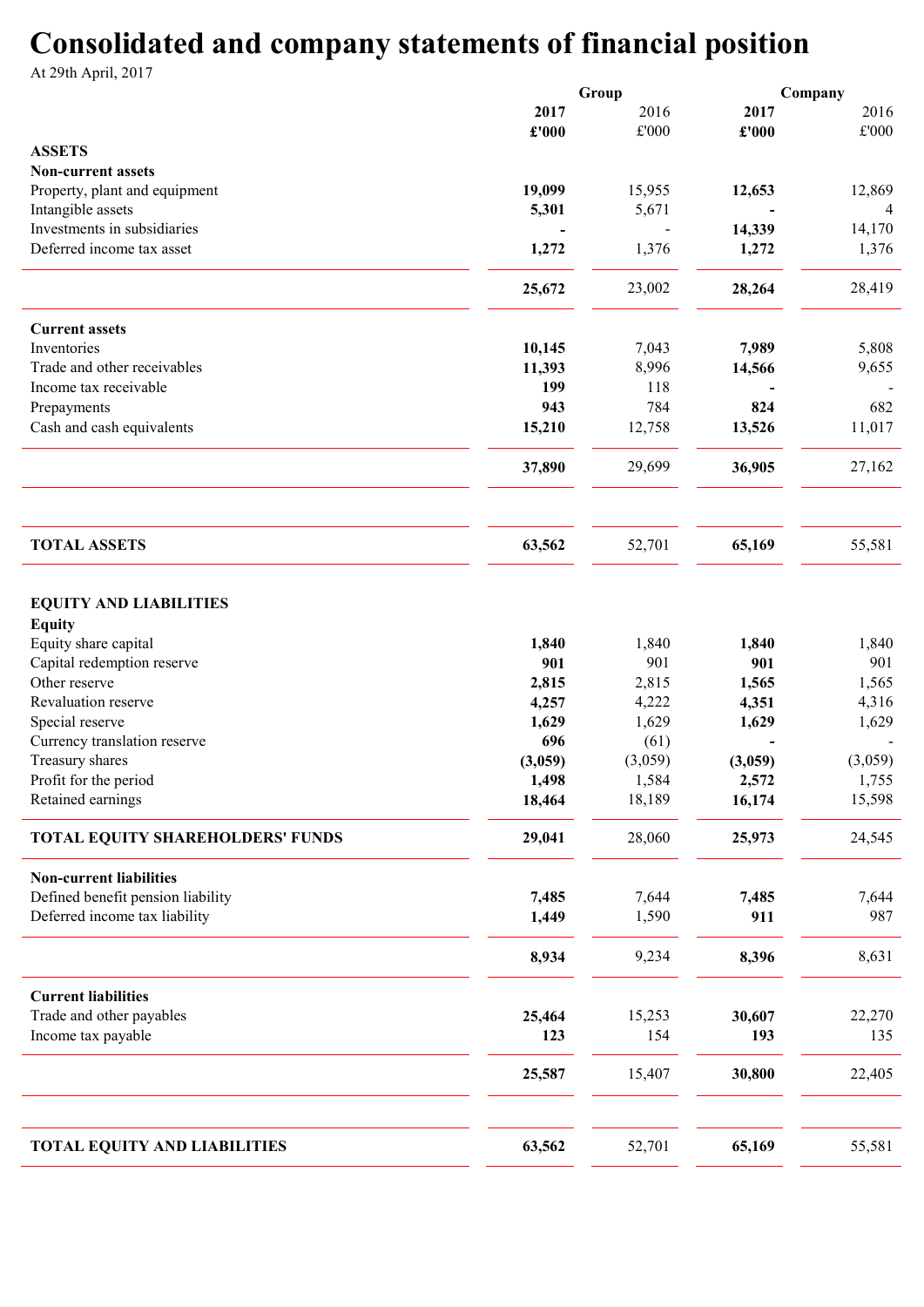# Consolidated and company cash flow statements

| For the 52 weeks ended 29th April, 2017                                           |                          | Group        | Company      |              |  |
|-----------------------------------------------------------------------------------|--------------------------|--------------|--------------|--------------|--|
|                                                                                   | 2017<br>£000             | 2016<br>£000 | 2017<br>£000 | 2016<br>£000 |  |
| Profit before taxation                                                            | 1,526                    | 1,682        | 2,544        | 1,880        |  |
| Adjustments to reconcile profit before taxation to net cash inflow/(outflow) from |                          |              |              |              |  |
| operating activities                                                              |                          |              |              |              |  |
| Depreciation charge                                                               | 1,105                    | 1,060        | 853          | 861          |  |
| Amortisation charge<br>Impairment in investment in subsidiary undertaking         | 535                      | 609          | 4<br>(155)   | 9<br>28      |  |
| Profit on sale of fixed assets                                                    | (35)                     | (98)         | (34)         | (91)         |  |
| Finance costs                                                                     | 245                      | 174          | 228          | 170          |  |
| Foreign exchange gains                                                            | 419                      | 83           |              |              |  |
| (Increase)/decrease in inventories                                                | (3,102)                  | 2,394        | (2,181)      | 1,585        |  |
| (Increase)/decrease in receivables                                                | (2,397)                  | 840          | (4, 911)     | (403)        |  |
| Increase in prepayments                                                           | (159)                    | (194)        | (142)        | (187)        |  |
| Increase/(decrease) in payables                                                   | 3,126                    | (1,981)      | 1,409        | (1,705)      |  |
| Increase/(decrease) in progress payments                                          | 7,085                    | (2, 479)     | 6,928        | (2, 479)     |  |
| Pension fund payments                                                             | (311)                    | (275)        | (311)        | (275)        |  |
| Cash generated from /(invested in) operating activities                           | 8,037                    | 1,815        | 4,232        | (607)        |  |
| Net interest received                                                             | $\mathbf{2}$             | 42           | 19           | 46           |  |
| Taxation (paid)/received                                                          | (242)                    | (134)        | 65           | 16           |  |
| Net cash inflow/(outflow) from operating activities                               | 7,797                    | 1,723        | 4,316        | (545)        |  |
| <b>Investing activities</b>                                                       |                          |              |              |              |  |
| Acquisition of Petrol Sign by                                                     | $\overline{\phantom{a}}$ | (2,612)      |              | (2, 438)     |  |
| Investment in Petrol Sign GmbH                                                    |                          |              |              | (19)         |  |
| Investment in Global MSI by                                                       |                          |              | (14)         |              |  |
| Purchase of property, plant and equipment                                         | (4, 165)                 | (2,330)      | (720)        | (1,172)      |  |
| Sale of property, plant and equipment                                             | 140                      | 149          | 117          | 141          |  |
| Net cash outflow from investing activities                                        | (4,025)                  | (4,793)      | (617)        | (3, 488)     |  |
| <b>Financing activities</b>                                                       |                          |              |              |              |  |
| Dividends paid                                                                    | (1,320)                  | (1,320)      | (1,320)      | (1,320)      |  |
| Dividend received from subsidiary                                                 |                          |              | 130          | 171          |  |
| Net cash outflow from financing activities                                        | (1,320)                  | (1,320)      | (1,190)      | (1,149)      |  |
| Increase/(decrease) in cash and cash equivalents                                  | 2,452                    | (4,390)      | 2,509        | (5,182)      |  |
| Opening cash and cash equivalents                                                 | 12,758                   | 17,148       | 11,017       | 16,199       |  |
| Closing cash and cash equivalents                                                 | 15,210                   | 12,758       | 13,526       | 11,017       |  |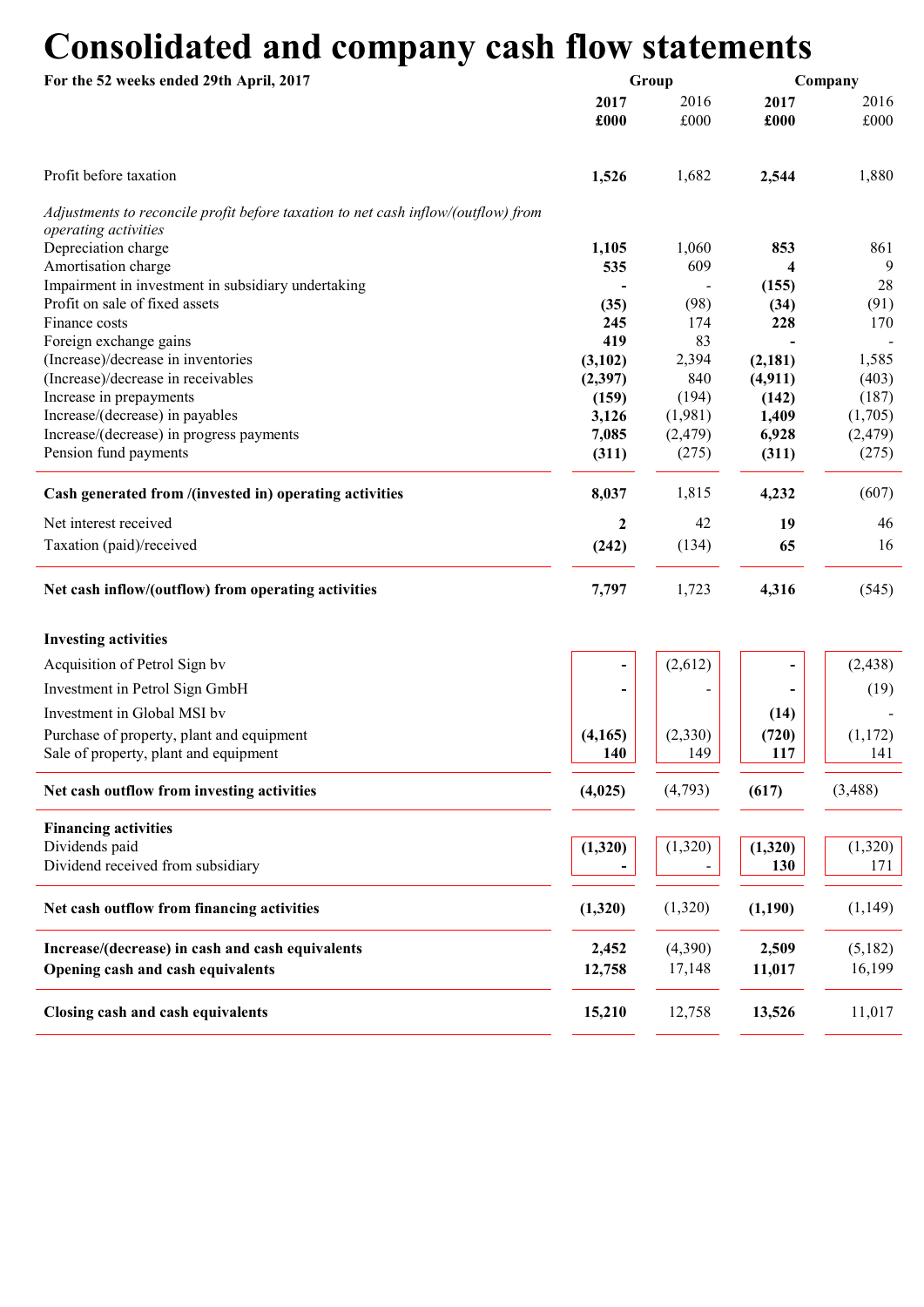The financial information set out above does not constitute the Company's statutory accounts for the periods ended 29<sup>th</sup> April, 2017 or 30th April, 2016 but is derived from those accounts. Statutory accounts for 2016 have been delivered to the Registrar of Companies, and those for 2017 will be delivered following the Company's Annual General Meeting. The auditors have reported on those accounts; their reports were unqualified and did not contain a statement under section 498 (2) or (3) of the Companies Act 2006.

#### 1 Segment information

The following table presents revenue and profit and certain assets and liability information regarding the Group's divisions for the periods ended 29th April, 2017 and 30th April, 2016. The reporting format is determined by the differences in manufacture and services provided by the Group. The Defence division is engaged in the design, manufacture and service of defence equipment. The Forgings division is engaged in the manufacture of forgings. The Petrol Station Superstructures division is engaged in the design, manufacture, construction, branding, maintenance and restyling of petrol station superstructures. The Petrol Station Branding division is engaged in the design and installation of the complete appearance of petrol stations.

Management monitors the operating results of its business units separately for the purpose of making decisions about resource allocation and performance assessment. Segment performance is evaluated based on operating profit or loss which in certain respects, as explained in the table below, is measured differently from operating profit or loss in the consolidated financial statements. Group financing (including finance costs and finance revenue) and income taxes are managed on a group basis and are not allocated to operating segments.

|                                                                     | Defence      |                          | Forgings     |                          |              | Petrol Station<br>Superstructures |              | Petrol Station<br><b>Branding</b> | Total            |                 |
|---------------------------------------------------------------------|--------------|--------------------------|--------------|--------------------------|--------------|-----------------------------------|--------------|-----------------------------------|------------------|-----------------|
|                                                                     | 2017<br>£000 | 2016<br>£000<br>Restated | 2017<br>£000 | 2016<br>£000<br>Restated | 2017<br>£000 | 2016<br>£000<br>Restated          | 2017<br>£000 | 2016<br>£000<br>Restated          | 2017<br>£000     | 2016<br>£000    |
| Revenue<br>External                                                 | 20,847       | 21,907                   | 12,562       | 11,922                   | 13,745       | 10,842                            | 6,669        | 4,611                             | 53,823           | 49,282          |
| Total revenue                                                       | 20,847       | 21,907                   | 12,562       | 11,922                   | 13,745       | 10,842                            | 6,669        | 4,611                             | 53,823           | 49,282          |
| <b>Segment result</b><br>Net finance costs                          | 1,822        | 1,950                    | (721)        | (393)                    | 957          | 262                               | (287)        | 37                                | 1,771<br>(245)   | 1,856<br>(174)  |
| Profit before taxation<br>Taxation                                  |              |                          |              |                          |              |                                   |              |                                   | 1,526<br>(28)    | 1,682<br>(98)   |
| Profit for the period                                               |              |                          |              |                          |              |                                   |              |                                   | 1,498            | 1,584           |
| <b>Segmental assets</b><br>Unallocated assets (see below)           | 30,576       | 24,607                   | 5,178        | 5,250                    | 8,260        | 9,525                             | 5,514        | 3,668                             | 49,528<br>14,034 | 43,050<br>9,651 |
| Total assets                                                        |              |                          |              |                          |              |                                   |              |                                   | 63,562           | 52,701          |
| <b>Segmental liabilities</b><br>Unallocated liabilities (see below) | 18,333       | 10,411                   | 1,905        | 1,378                    | 2,572        | 2,458                             | 2,644        | 985                               | 25,454<br>9,067  | 15,232<br>9,409 |
| <b>Total liabilities</b>                                            |              |                          |              |                          |              |                                   |              |                                   | 34,521           | 24,641          |
| Capital expenditure<br>Depreciation                                 | 219<br>211   | 214<br>233               | 3,297<br>305 | 1,443<br>362             | 254<br>627   | 470<br>575                        | 341<br>347   | 80<br>336                         | 4,111<br>1,490   | 2,207<br>1,506  |

Unallocated assets includes certain fixed assets, intangible assets, current assets and deferred tax assets. Unallocated liabilities includes the defined pension benefit scheme liability and certain current liabilities.

Following the establishment of the Petrol Station Branding division, management have revised the allocation of certain costs which has led to a restatement of the prior year segment result for the divisions. The total segment result of the Group for the prior year remains unchanged.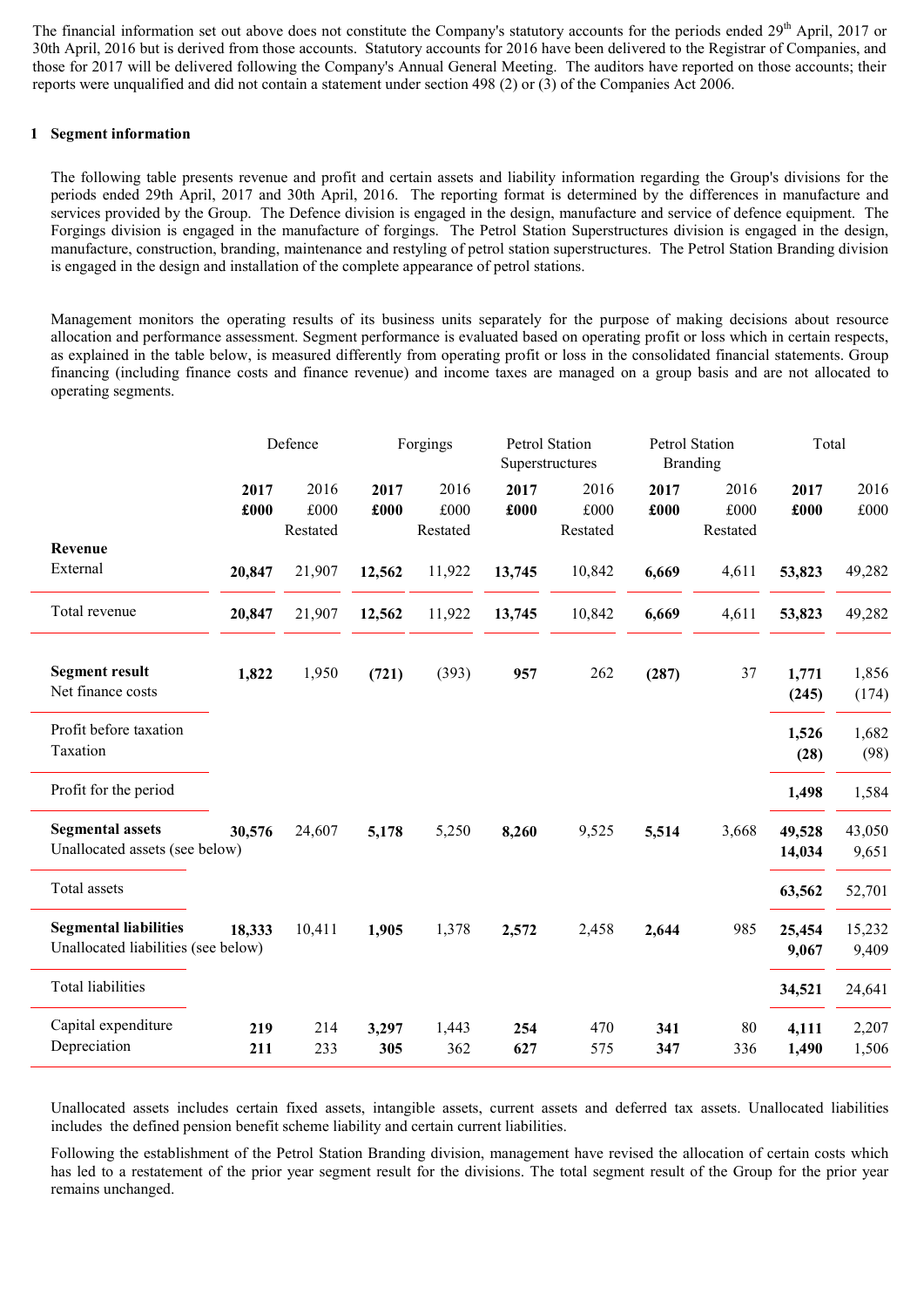## Geographical analysis

The following table presents revenue and expenditure and certain assets and liabilities information by geographical segment for the periods ended 29th April, 2017 and 30th April, 2016. The Group's geographical segments are based on the location of the Group's assets. Revenue from external customers is based on the geographical location of its customers.

| America<br>World<br>Total<br>Europe<br>2016<br>2016<br>2016<br>2016<br>2017<br>2017<br>2017<br>2017<br>£000<br>$\pounds000$<br>$\pounds000$<br>£000<br>$\pounds000$<br>£000<br>£000<br>£000<br>Revenue<br>External<br>45,599<br>3,935<br>6,109<br>53,823<br>49,282<br>39,238<br>6,072<br>2,152<br>21,683<br>23,002<br>Non-current assets<br>21,230<br>4,351<br>1,246<br>91<br>73<br>25,672<br>1,483<br>672<br>29,699<br>Current assets<br>35,911<br>27,544<br>1,213<br>766<br>37,890<br>1,531<br>Liabilities<br>29,163<br>22,675<br>4,922<br>436<br>435<br>34,521<br>24,641<br>Capital expenditure<br>2,330<br>992<br>1,261<br>1,069<br>24<br>3,149<br>4,165<br>$\qquad \qquad \blacksquare$<br>Information about major customers<br>2016<br>2017<br>Revenue from major customers arising from sales reported in the Defence segment:<br>£000<br>£000<br>Customer 1<br>9,065<br>Customer 1<br>10,042<br>$\qquad \qquad \blacksquare$<br>2016<br>2017<br><b>Employee Information</b><br>2<br><b>Number</b><br>Number<br>The average number of employees, including executive directors, during the period was:<br>Production<br>234<br>237<br>Technical<br>65<br>68<br>Distribution<br>30<br>31<br>Administration<br>80<br>59<br>395<br>409<br>Staff costs<br>2017<br>2016<br>(a)<br>£000<br>$\pounds000$<br>Their, including executive directors, employment costs were as follows:<br>12,764<br>11,558<br>Wages and salaries<br>Social Security costs<br>1,227<br>1,355<br>Other pension costs<br>398<br>412<br>13,197<br>14,517<br>2016<br>2017<br>£000<br>Directors' emoluments<br>£000<br>Aggregate directors' emoluments<br>1,152<br>1,128<br>Post employment benefits<br>31<br>31<br>1,183<br>1,159 |     |  |  |  | Rest of the |  | North |  |  |  |  |  |  |  |  |
|-----------------------------------------------------------------------------------------------------------------------------------------------------------------------------------------------------------------------------------------------------------------------------------------------------------------------------------------------------------------------------------------------------------------------------------------------------------------------------------------------------------------------------------------------------------------------------------------------------------------------------------------------------------------------------------------------------------------------------------------------------------------------------------------------------------------------------------------------------------------------------------------------------------------------------------------------------------------------------------------------------------------------------------------------------------------------------------------------------------------------------------------------------------------------------------------------------------------------------------------------------------------------------------------------------------------------------------------------------------------------------------------------------------------------------------------------------------------------------------------------------------------------------------------------------------------------------------------------------------------------------------------------------------------------------------------------------------|-----|--|--|--|-------------|--|-------|--|--|--|--|--|--|--|--|
|                                                                                                                                                                                                                                                                                                                                                                                                                                                                                                                                                                                                                                                                                                                                                                                                                                                                                                                                                                                                                                                                                                                                                                                                                                                                                                                                                                                                                                                                                                                                                                                                                                                                                                           |     |  |  |  |             |  |       |  |  |  |  |  |  |  |  |
|                                                                                                                                                                                                                                                                                                                                                                                                                                                                                                                                                                                                                                                                                                                                                                                                                                                                                                                                                                                                                                                                                                                                                                                                                                                                                                                                                                                                                                                                                                                                                                                                                                                                                                           |     |  |  |  |             |  |       |  |  |  |  |  |  |  |  |
|                                                                                                                                                                                                                                                                                                                                                                                                                                                                                                                                                                                                                                                                                                                                                                                                                                                                                                                                                                                                                                                                                                                                                                                                                                                                                                                                                                                                                                                                                                                                                                                                                                                                                                           |     |  |  |  |             |  |       |  |  |  |  |  |  |  |  |
|                                                                                                                                                                                                                                                                                                                                                                                                                                                                                                                                                                                                                                                                                                                                                                                                                                                                                                                                                                                                                                                                                                                                                                                                                                                                                                                                                                                                                                                                                                                                                                                                                                                                                                           |     |  |  |  |             |  |       |  |  |  |  |  |  |  |  |
|                                                                                                                                                                                                                                                                                                                                                                                                                                                                                                                                                                                                                                                                                                                                                                                                                                                                                                                                                                                                                                                                                                                                                                                                                                                                                                                                                                                                                                                                                                                                                                                                                                                                                                           |     |  |  |  |             |  |       |  |  |  |  |  |  |  |  |
|                                                                                                                                                                                                                                                                                                                                                                                                                                                                                                                                                                                                                                                                                                                                                                                                                                                                                                                                                                                                                                                                                                                                                                                                                                                                                                                                                                                                                                                                                                                                                                                                                                                                                                           |     |  |  |  |             |  |       |  |  |  |  |  |  |  |  |
|                                                                                                                                                                                                                                                                                                                                                                                                                                                                                                                                                                                                                                                                                                                                                                                                                                                                                                                                                                                                                                                                                                                                                                                                                                                                                                                                                                                                                                                                                                                                                                                                                                                                                                           |     |  |  |  |             |  |       |  |  |  |  |  |  |  |  |
|                                                                                                                                                                                                                                                                                                                                                                                                                                                                                                                                                                                                                                                                                                                                                                                                                                                                                                                                                                                                                                                                                                                                                                                                                                                                                                                                                                                                                                                                                                                                                                                                                                                                                                           |     |  |  |  |             |  |       |  |  |  |  |  |  |  |  |
|                                                                                                                                                                                                                                                                                                                                                                                                                                                                                                                                                                                                                                                                                                                                                                                                                                                                                                                                                                                                                                                                                                                                                                                                                                                                                                                                                                                                                                                                                                                                                                                                                                                                                                           |     |  |  |  |             |  |       |  |  |  |  |  |  |  |  |
|                                                                                                                                                                                                                                                                                                                                                                                                                                                                                                                                                                                                                                                                                                                                                                                                                                                                                                                                                                                                                                                                                                                                                                                                                                                                                                                                                                                                                                                                                                                                                                                                                                                                                                           |     |  |  |  |             |  |       |  |  |  |  |  |  |  |  |
|                                                                                                                                                                                                                                                                                                                                                                                                                                                                                                                                                                                                                                                                                                                                                                                                                                                                                                                                                                                                                                                                                                                                                                                                                                                                                                                                                                                                                                                                                                                                                                                                                                                                                                           |     |  |  |  |             |  |       |  |  |  |  |  |  |  |  |
|                                                                                                                                                                                                                                                                                                                                                                                                                                                                                                                                                                                                                                                                                                                                                                                                                                                                                                                                                                                                                                                                                                                                                                                                                                                                                                                                                                                                                                                                                                                                                                                                                                                                                                           |     |  |  |  |             |  |       |  |  |  |  |  |  |  |  |
|                                                                                                                                                                                                                                                                                                                                                                                                                                                                                                                                                                                                                                                                                                                                                                                                                                                                                                                                                                                                                                                                                                                                                                                                                                                                                                                                                                                                                                                                                                                                                                                                                                                                                                           |     |  |  |  |             |  |       |  |  |  |  |  |  |  |  |
|                                                                                                                                                                                                                                                                                                                                                                                                                                                                                                                                                                                                                                                                                                                                                                                                                                                                                                                                                                                                                                                                                                                                                                                                                                                                                                                                                                                                                                                                                                                                                                                                                                                                                                           |     |  |  |  |             |  |       |  |  |  |  |  |  |  |  |
|                                                                                                                                                                                                                                                                                                                                                                                                                                                                                                                                                                                                                                                                                                                                                                                                                                                                                                                                                                                                                                                                                                                                                                                                                                                                                                                                                                                                                                                                                                                                                                                                                                                                                                           |     |  |  |  |             |  |       |  |  |  |  |  |  |  |  |
|                                                                                                                                                                                                                                                                                                                                                                                                                                                                                                                                                                                                                                                                                                                                                                                                                                                                                                                                                                                                                                                                                                                                                                                                                                                                                                                                                                                                                                                                                                                                                                                                                                                                                                           |     |  |  |  |             |  |       |  |  |  |  |  |  |  |  |
|                                                                                                                                                                                                                                                                                                                                                                                                                                                                                                                                                                                                                                                                                                                                                                                                                                                                                                                                                                                                                                                                                                                                                                                                                                                                                                                                                                                                                                                                                                                                                                                                                                                                                                           |     |  |  |  |             |  |       |  |  |  |  |  |  |  |  |
|                                                                                                                                                                                                                                                                                                                                                                                                                                                                                                                                                                                                                                                                                                                                                                                                                                                                                                                                                                                                                                                                                                                                                                                                                                                                                                                                                                                                                                                                                                                                                                                                                                                                                                           |     |  |  |  |             |  |       |  |  |  |  |  |  |  |  |
|                                                                                                                                                                                                                                                                                                                                                                                                                                                                                                                                                                                                                                                                                                                                                                                                                                                                                                                                                                                                                                                                                                                                                                                                                                                                                                                                                                                                                                                                                                                                                                                                                                                                                                           |     |  |  |  |             |  |       |  |  |  |  |  |  |  |  |
|                                                                                                                                                                                                                                                                                                                                                                                                                                                                                                                                                                                                                                                                                                                                                                                                                                                                                                                                                                                                                                                                                                                                                                                                                                                                                                                                                                                                                                                                                                                                                                                                                                                                                                           |     |  |  |  |             |  |       |  |  |  |  |  |  |  |  |
|                                                                                                                                                                                                                                                                                                                                                                                                                                                                                                                                                                                                                                                                                                                                                                                                                                                                                                                                                                                                                                                                                                                                                                                                                                                                                                                                                                                                                                                                                                                                                                                                                                                                                                           |     |  |  |  |             |  |       |  |  |  |  |  |  |  |  |
|                                                                                                                                                                                                                                                                                                                                                                                                                                                                                                                                                                                                                                                                                                                                                                                                                                                                                                                                                                                                                                                                                                                                                                                                                                                                                                                                                                                                                                                                                                                                                                                                                                                                                                           |     |  |  |  |             |  |       |  |  |  |  |  |  |  |  |
|                                                                                                                                                                                                                                                                                                                                                                                                                                                                                                                                                                                                                                                                                                                                                                                                                                                                                                                                                                                                                                                                                                                                                                                                                                                                                                                                                                                                                                                                                                                                                                                                                                                                                                           |     |  |  |  |             |  |       |  |  |  |  |  |  |  |  |
|                                                                                                                                                                                                                                                                                                                                                                                                                                                                                                                                                                                                                                                                                                                                                                                                                                                                                                                                                                                                                                                                                                                                                                                                                                                                                                                                                                                                                                                                                                                                                                                                                                                                                                           |     |  |  |  |             |  |       |  |  |  |  |  |  |  |  |
|                                                                                                                                                                                                                                                                                                                                                                                                                                                                                                                                                                                                                                                                                                                                                                                                                                                                                                                                                                                                                                                                                                                                                                                                                                                                                                                                                                                                                                                                                                                                                                                                                                                                                                           |     |  |  |  |             |  |       |  |  |  |  |  |  |  |  |
|                                                                                                                                                                                                                                                                                                                                                                                                                                                                                                                                                                                                                                                                                                                                                                                                                                                                                                                                                                                                                                                                                                                                                                                                                                                                                                                                                                                                                                                                                                                                                                                                                                                                                                           |     |  |  |  |             |  |       |  |  |  |  |  |  |  |  |
|                                                                                                                                                                                                                                                                                                                                                                                                                                                                                                                                                                                                                                                                                                                                                                                                                                                                                                                                                                                                                                                                                                                                                                                                                                                                                                                                                                                                                                                                                                                                                                                                                                                                                                           |     |  |  |  |             |  |       |  |  |  |  |  |  |  |  |
|                                                                                                                                                                                                                                                                                                                                                                                                                                                                                                                                                                                                                                                                                                                                                                                                                                                                                                                                                                                                                                                                                                                                                                                                                                                                                                                                                                                                                                                                                                                                                                                                                                                                                                           |     |  |  |  |             |  |       |  |  |  |  |  |  |  |  |
|                                                                                                                                                                                                                                                                                                                                                                                                                                                                                                                                                                                                                                                                                                                                                                                                                                                                                                                                                                                                                                                                                                                                                                                                                                                                                                                                                                                                                                                                                                                                                                                                                                                                                                           |     |  |  |  |             |  |       |  |  |  |  |  |  |  |  |
|                                                                                                                                                                                                                                                                                                                                                                                                                                                                                                                                                                                                                                                                                                                                                                                                                                                                                                                                                                                                                                                                                                                                                                                                                                                                                                                                                                                                                                                                                                                                                                                                                                                                                                           | (b) |  |  |  |             |  |       |  |  |  |  |  |  |  |  |
|                                                                                                                                                                                                                                                                                                                                                                                                                                                                                                                                                                                                                                                                                                                                                                                                                                                                                                                                                                                                                                                                                                                                                                                                                                                                                                                                                                                                                                                                                                                                                                                                                                                                                                           |     |  |  |  |             |  |       |  |  |  |  |  |  |  |  |
|                                                                                                                                                                                                                                                                                                                                                                                                                                                                                                                                                                                                                                                                                                                                                                                                                                                                                                                                                                                                                                                                                                                                                                                                                                                                                                                                                                                                                                                                                                                                                                                                                                                                                                           |     |  |  |  |             |  |       |  |  |  |  |  |  |  |  |
|                                                                                                                                                                                                                                                                                                                                                                                                                                                                                                                                                                                                                                                                                                                                                                                                                                                                                                                                                                                                                                                                                                                                                                                                                                                                                                                                                                                                                                                                                                                                                                                                                                                                                                           |     |  |  |  |             |  |       |  |  |  |  |  |  |  |  |
|                                                                                                                                                                                                                                                                                                                                                                                                                                                                                                                                                                                                                                                                                                                                                                                                                                                                                                                                                                                                                                                                                                                                                                                                                                                                                                                                                                                                                                                                                                                                                                                                                                                                                                           |     |  |  |  |             |  |       |  |  |  |  |  |  |  |  |

### 3 Taxation

| The charge for taxation comprises:  | 2017<br>£000 | 2016<br>£000 |
|-------------------------------------|--------------|--------------|
| Current tax                         |              |              |
| United Kingdom corporation tax      |              | 83           |
| Tax over provided in previous years | 15           | (82)         |
| Foreign corporation tax             | 116          | 150          |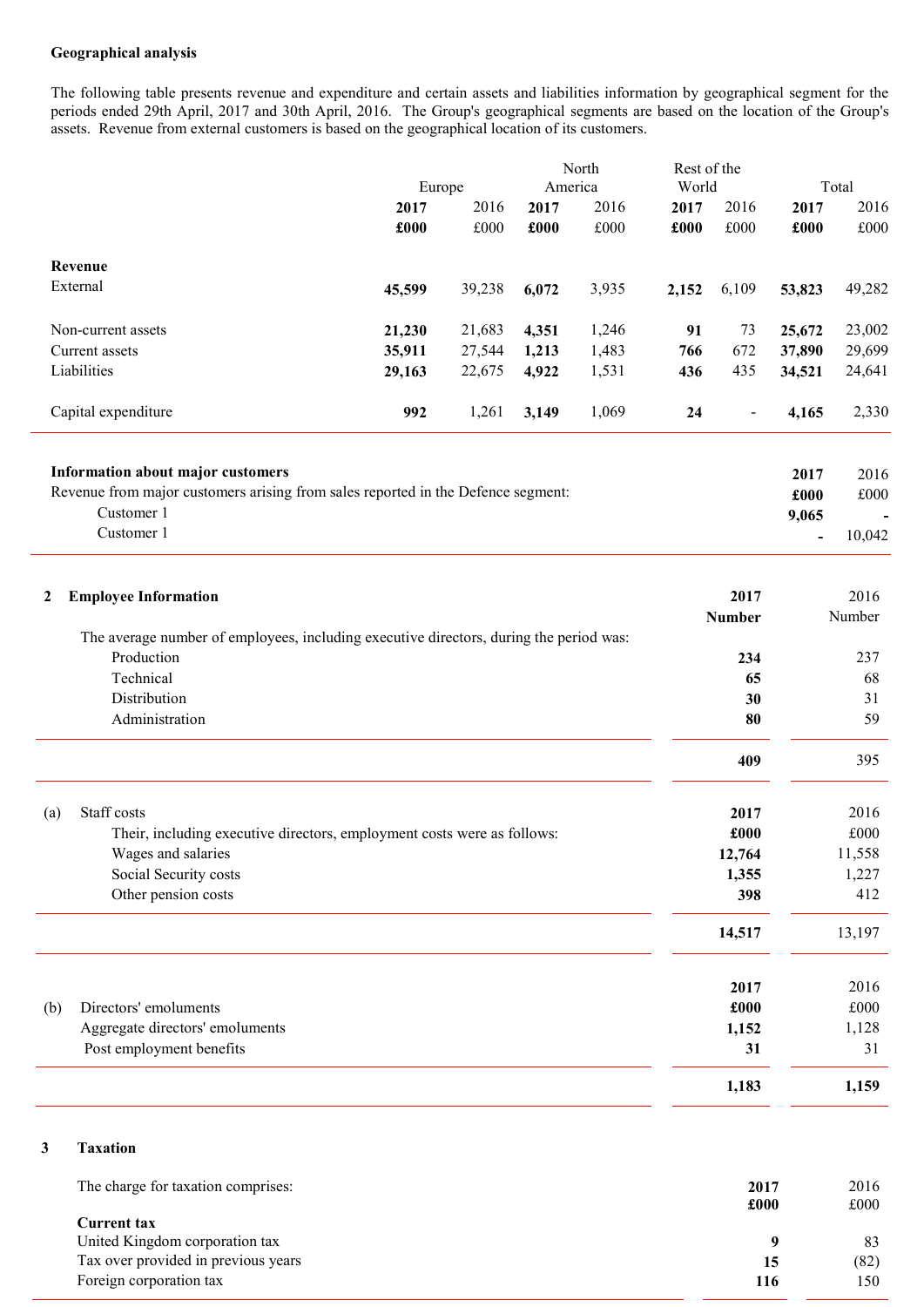| Group current tax                                                                       | 140   | 151   |
|-----------------------------------------------------------------------------------------|-------|-------|
| Deferred tax                                                                            |       |       |
| Origination and reversal of temporary differences                                       | (73)  | (54)  |
| Adjustments in respect of prior years                                                   | (26)  | 37    |
| Impact of reduction in deferred tax rate to 17%                                         | (13)  | (36)  |
| Group deferred tax                                                                      | (112) | (53)  |
| Tax on profit                                                                           | 28    | 98    |
| Tax relating to items charged or credited to other comprehensive income<br>Deferred tax |       |       |
| Deferred tax on remeasurement losses on pension scheme current year                     | 16    | (165) |
| Impact of reduction in deferred tax rate to 17%                                         | 75    | 153   |
| Income tax in the statement of comprehensive income                                     | 91    | (12)  |

## (b) Factors affecting the tax charge for the year

The tax assessed for the period differs to the standard rate of corporation tax in the UK (20%) (2016 - 20%). The differences are explained below:

|                                                                              | 2017<br>£000 | 2016<br>£000 |
|------------------------------------------------------------------------------|--------------|--------------|
| Profit before tax                                                            | 1,526        | 1,682        |
| Profit multiplied by standard rate of corporation tax of $20\%$ (2016 - 20%) | 305          | 336          |
| Expenses not deductible for tax purposes                                     | (434)        | (173)        |
| Adjustments in respect of overseas tax rates                                 | 181          | 16           |
| Current tax adjustment in respect of prior periods                           | 15           | (82)         |
| Deferred tax adjustment in respect of prior periods                          | (26)         | 37           |
| Impact of reduction in deferred tax rate to 17%                              | (13)         | (36)         |
| Total tax charge for the period                                              | 28           | 98           |

## 4 Earnings per share

The calculation of basic earnings per share is based on:

- (a) Profit for the period attributable to equity holders of the parent of £1,498,000 (2016 £1,584,000).
- (b) 16,504,691 (2016 16,504,691) Ordinary shares, being the weighted average number of Ordinary shares in issue.

This represents 18,396,073 (2016 - 18,396,073) being the weighted average number of Ordinary shares in issue less 1,891,382 (2016 - less 1,891,392) being the weighted average number of shares both held within the ESOT 245,048 (2016 - 245,048) and purchased by the Company 1,646,334 (2016 - 1,646,334).

| 5 | Dividends paid and proposed<br>Declared and paid during the year                                                            | 2017<br>£000 | 2016<br>£000 |
|---|-----------------------------------------------------------------------------------------------------------------------------|--------------|--------------|
|   | On Ordinary shares<br>Final dividend for $2016 : 6.50p$ (2015 - 6.50p)<br>Interim dividend for $2017 : 1.50p(2016 - 1.50p)$ | 1.073<br>247 | 1.073<br>247 |
|   |                                                                                                                             | 1,320        | 1.320        |
|   | Proposed for approval by shareholders at the AGM<br>Final dividend for $2017 : 6.50p(2016 - 6.50p)$                         | 1.073        | 1.073        |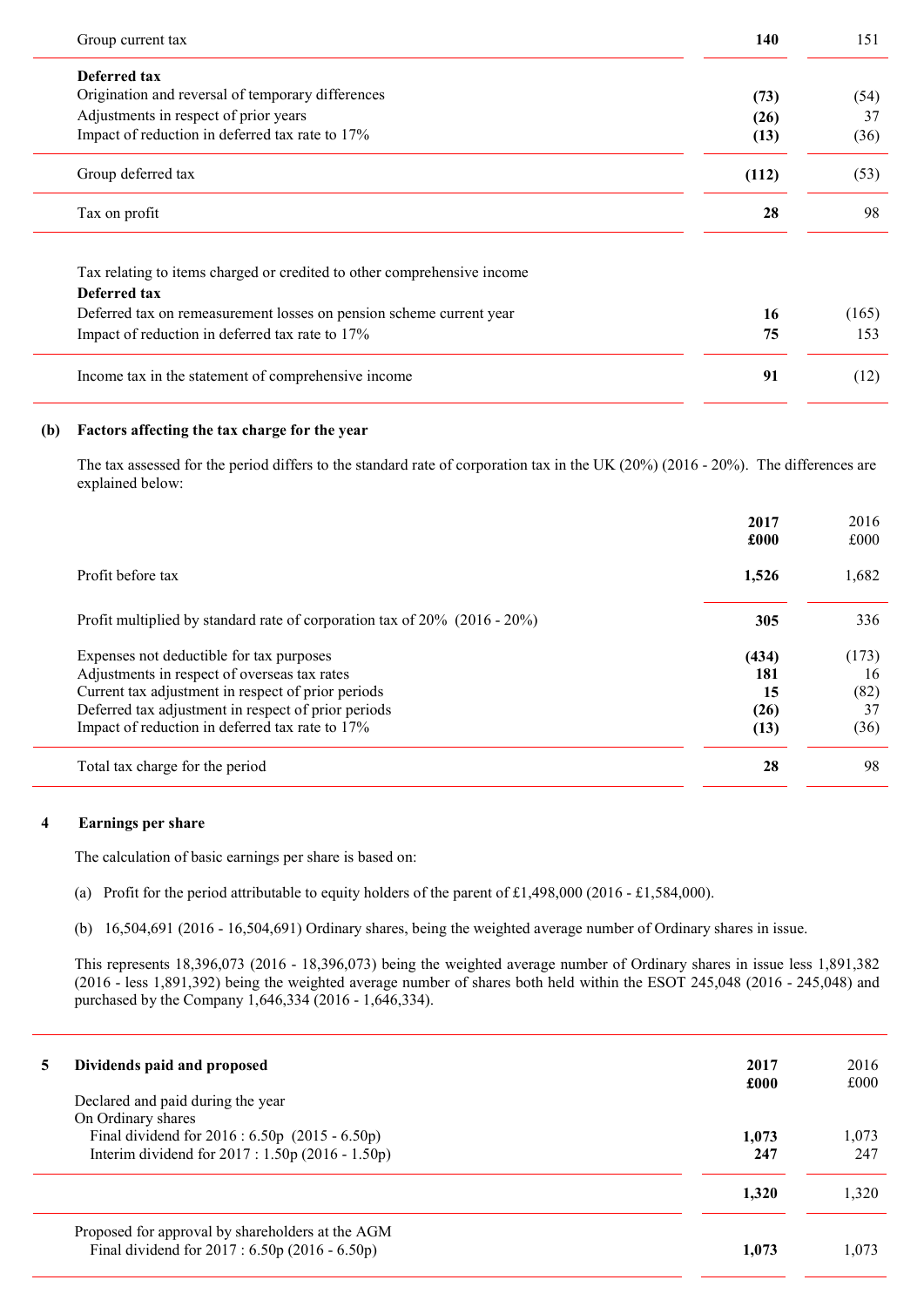#### 6 Trade and other receivables

|                                                                     | Group  |       | Company |       |
|---------------------------------------------------------------------|--------|-------|---------|-------|
|                                                                     | 2017   | 2016  | 2017    | 2016  |
|                                                                     | £000   | £000  | £000    | £000  |
| Trade receivables                                                   | 9,631  | 7,744 | 6,792   | 6,578 |
| Retentions on contracts                                             | 1,723  | 1,188 | 1,723   | 1,188 |
| Amounts owed by subsidiary undertakings                             |        |       | 6,036   | 1,874 |
| Other receivables                                                   | 39     | 64    | 15      | 15    |
|                                                                     | 11,393 | 8,996 | 14,566  | 9,655 |
| Gross amounts due from customers for contract work - included above | 2,270  | 1,861 | 2,033   | 1,666 |

The aggregate amount of costs incurred and recognised profits to date on contracts is £13,679,000 (2016 - £10,775,000).

(a) Trade receivables are denominated in the following currencies

| Group |       |       | Company |
|-------|-------|-------|---------|
| 2017  | 2016  | 2017  | 2016    |
| £000  | £000  | £000  | £000    |
| 6,208 | 6,019 | 6,208 | 6,019   |
| 2,578 | 983   | 593   | 559     |
| 516   | 361   | (14)  | ۰.      |
| 329   | 381   | 5     | ۰.      |
| 9,631 | 7,744 | 6,792 | 6,578   |
|       |       |       |         |

Trade receivables are non-interest bearing and are generally on 30 days terms and are shown net of provision for impairment. The aged analysis of trade receivables not impaired is as follows:

| Group | Total | Not past<br>due | $<$ 30<br>days | $30 - 60$<br>days | 60-90<br>days | > 90<br>days |
|-------|-------|-----------------|----------------|-------------------|---------------|--------------|
|       | £000  | £000            | £000           | £000              | £000          | £000         |
| 2017  | 9,631 | 8.028           | 1,397          | 182               | 15            | $\mathbf{o}$ |
| 2016  | 7,744 | 6.026           | .424           | 269               |               | 16           |

As at 29th April, 2017 trade receivables at a nominal value of £84,000 (2016 - £102,000) were impaired and fully provided. Bad debts of £19,000 (2016 - £51,000) were recovered and bad debts of £17,000 (2016 - £24,000) were incurred.

| Company |                   |  |     |        |                          |
|---------|-------------------|--|-----|--------|--------------------------|
| 2017    | 6,792 5,623 1,139 |  | 30  | $\sim$ | $\,$                     |
| 2016    | 6,578 5,182 1,158 |  | 238 | $\sim$ | $\overline{\phantom{a}}$ |

As at 29th April, 2017 trade receivables at a nominal value of £37,000 (2016 - £39,000) were impaired and fully provided. Bad debts of £6,000 (2016 - £8,000) were recovered and bad debts of £4,000 (2016 - £23,000) were incurred.

(b) Retentions on contracts are denominated in the following currencies

|                  | Group                    |                          | Company        |       |
|------------------|--------------------------|--------------------------|----------------|-------|
|                  | 2017                     | 2016                     | 2017           | 2016  |
|                  | £000                     | £000                     | £000           | £000  |
| Sterling         | 1,723                    | 1,188                    | 1,732          | 1,188 |
| Euro             | ٠                        | $\overline{\phantom{0}}$ | $\blacksquare$ | ۰.    |
| US dollar        | $\overline{\phantom{0}}$ | -                        | $\blacksquare$ | -     |
| Other currencies | $\,$                     | $\overline{\phantom{0}}$ | $\,$           | -     |
|                  | 1,723                    | 1,188                    | 1,732          | 1,188 |

Retentions on contracts are non interest bearing and represent amounts contractually retained by customers on completion of contracts for specific time periods as follows:

| Group | Total | months | Up to 6 $6 - 12$ 12 - 18<br>months | months | $18 - 24$<br>months |
|-------|-------|--------|------------------------------------|--------|---------------------|
|       | £000  | £000   | £000                               | £000   | £000                |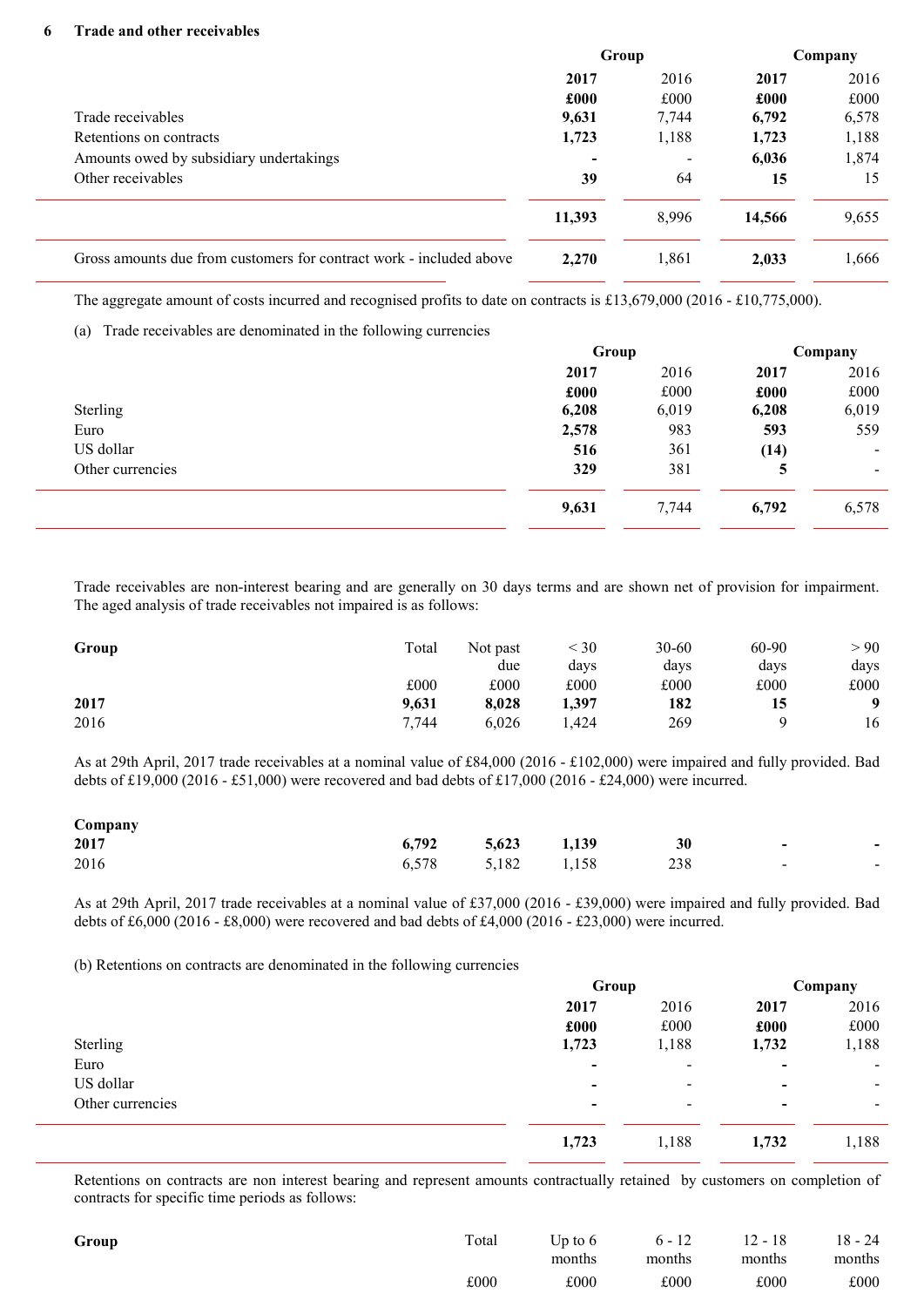| 1,188 | $\blacksquare$ | $\blacksquare$           | $\blacksquare$           |
|-------|----------------|--------------------------|--------------------------|
|       |                |                          |                          |
|       | $\,$           | $\blacksquare$           | $\,$                     |
|       |                |                          |                          |
| 1,188 | $\,$           | $\blacksquare$           | $\overline{\phantom{a}}$ |
| 1,723 | $\,$           | $\overline{\phantom{a}}$ | $\qquad \qquad$          |
|       | 1,723          |                          |                          |

| Cash and cash equivalents | Group  |        |                          | Company |
|---------------------------|--------|--------|--------------------------|---------|
|                           | 2017   | 2016   | 2017                     | 2016    |
|                           | £000   | £000   | £000                     | £000    |
| Cash at bank and in hand  | 9,880  | 7,420  | 13,526                   | 5,715   |
| Short term deposits       | 5,330  | 5,338  | $\overline{\phantom{0}}$ | 5,302   |
|                           | 15,210 | 12,758 | 13,526                   | 11,017  |

#### 8 Reserves

#### Share Capital

The balance classified as share capital includes the nominal value on issue of the Company's equity share capital, comprising 10p Ordinary shares.

#### Capital redemption reserve

The balance classified as capital redemption reserve represents the nominal value of issued share capital of the Company, repurchased.

#### Other reserve

This is the revaluation reserve previously arising under UK GAAP which is now part of non-distributable retained reserves.

#### Revaluation reserve

The asset revaluation reserve is used to record increases in the fair value of land and buildings and decreases to the extent that such decrease relates to an increase on the same assets previously recognised in equity. This also includes the impact of the change in related deferred tax due to the change in corporation tax (18% to 17%).

#### Special reserve

The balance classified as special reserve represents the share premium on the issue of the Company's equity share capital.

#### Currency translation reserve

The foreign currency translation reserve is used to record exchange differences arising from the translation of the financial statements of foreign subsidiaries. It is also used to record the effect of hedging net investments in foreign operations.

Treasury Shares

|                                | 2017  | 2016  |
|--------------------------------|-------|-------|
|                                | £000  | £000  |
| Employee Share Ownership Trust | 100   | 100   |
| Shares in treasury (see below) | 2,959 | 2,959 |
|                                | 3,059 | 3,059 |

During 1991 the Company established an Employee Share Ownership Trust ("ESOT"). The trustee of the ESOT is Appleby Trust (Jersey) Ltd, an independent company registered in Jersey. The ESOT provides for the issue of options over Ordinary shares in the Company to Group employees, including executive directors, at the discretion of the Remuneration Committee.